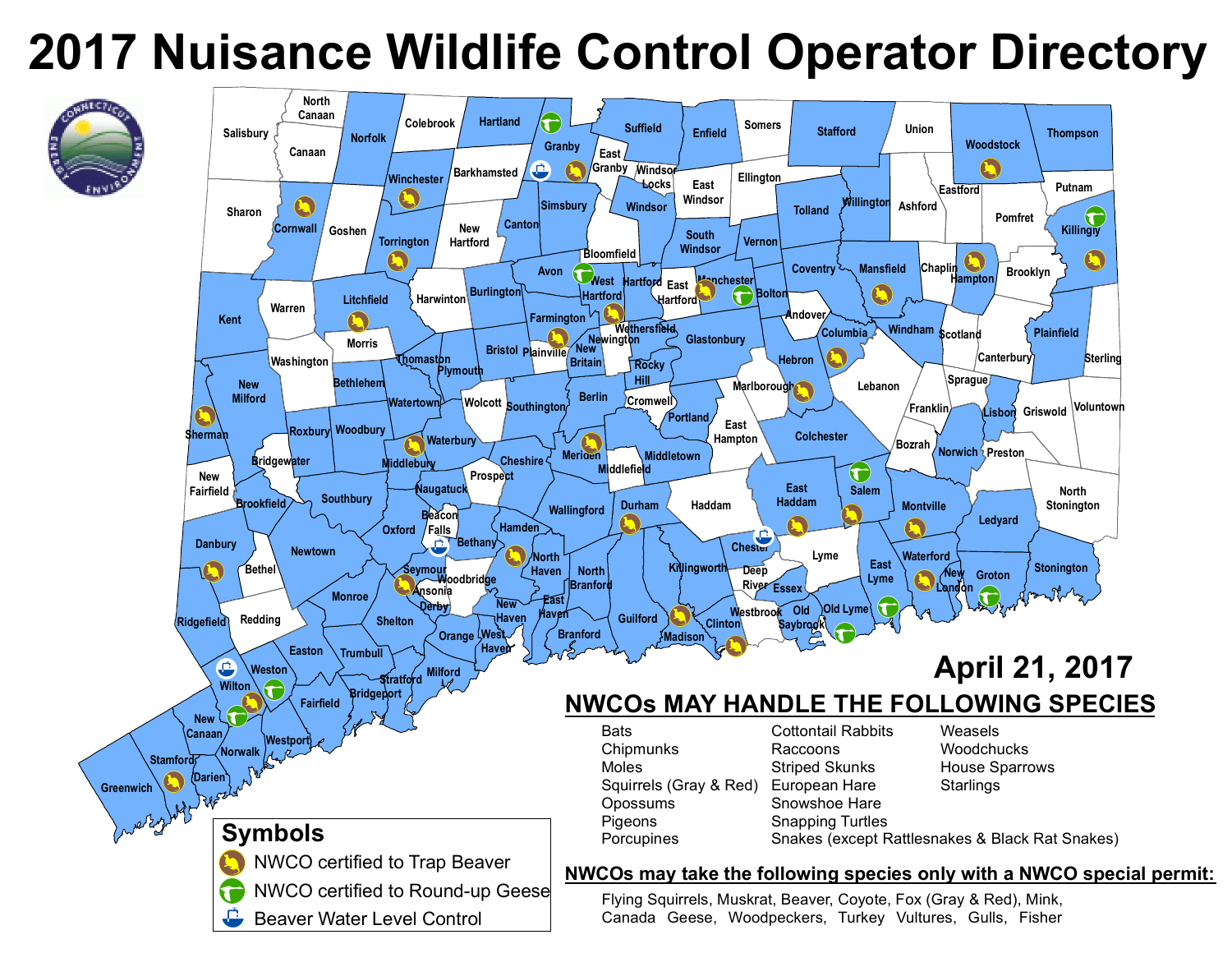#### WILDLIFE DIVISION TO ALL NUISANCE WILDLIFE CONTROL OPERATORS & DIRECTORY USERS

In situations where there has been human exposures to potentially rabid wild animals, persons should be informed to wash the exposed area with soap and water and to immediately contact their doctor or emergency clinic and local health official. In the event of domestic animal exposure, persons should be informed to wear gloves when handling their pet and to isolate their pet from contact with other pets and people for a minimum of several hours. The person should then contact their veterinarian and local animal control officer. Exposure is defined as a bite, scratch or contamination of an open wound or mucous membrane (eyes, nose, mouth) with saliva or nerve tissue from a suspect animal. Additional information can be obtained from the following numbers:

#### **Who to Call in a Rabies Emergency:** Phone Number

**Currently there is a \$30.00 rabies testing fee.** 

|                                                                                                                                                                                                                                                                                                                                         | <u>Phone</u> in unified                                    |
|-----------------------------------------------------------------------------------------------------------------------------------------------------------------------------------------------------------------------------------------------------------------------------------------------------------------------------------------|------------------------------------------------------------|
| Local Health Official                                                                                                                                                                                                                                                                                                                   | ----------                                                 |
| Animal Control Officer                                                                                                                                                                                                                                                                                                                  | ----------                                                 |
| Local or State Police Department                                                                                                                                                                                                                                                                                                        | ----------                                                 |
| <b>CT DEPARTMENT OF PUBLIC HEALTH</b><br>Questions concerning human exposures.<br>Calls can also be directed to local<br>Department of Health.)                                                                                                                                                                                         | $(860)$ 509-7994                                           |
| <b>CT DEPARTMENT OF AGRICULTURE</b>                                                                                                                                                                                                                                                                                                     |                                                            |
| <b>State Veterinarian</b><br>(Questions concerning livestock and<br>domestic animal exposures.)                                                                                                                                                                                                                                         | $(860)$ 713-2505                                           |
| <b>Animal Control Division</b><br>(Questions concerning canine and feline)<br>exposures to suspect rabid animal and<br>any canine or feline involved in a human<br>bite exposure.)                                                                                                                                                      | $(860)$ 713-2506                                           |
| CT DEPARTMENT OF ENERGY & ENVIRONMENTAL PROTECTION                                                                                                                                                                                                                                                                                      |                                                            |
| <b>Wildlife Division</b><br>(Questions concerning wildlife, unusual<br>behavior and general rabies information)                                                                                                                                                                                                                         | $(860)$ 424-3011                                           |
| <b>Emergency Dispatch</b><br>24 Hours (DEEP EnCon Police Officers will only be<br>available in cases when an aggressive animal has<br>attacked a person or domestic animals and the animal is present.<br>DEP EnCon Police will not be available to respond to bats in<br>living spaces or most calls of wildlife behaving abnormally.) | $(860)$ 424-3333                                           |
| <b>CT Veterinary Medical Association</b><br>(Pet vaccination clinics)                                                                                                                                                                                                                                                                   | $(860)$ 635-7770                                           |
| <b>SUBMISSION OF SAMPLES</b>                                                                                                                                                                                                                                                                                                            |                                                            |
| <b>State DPH Virology Laboratory, Rocky Hill</b><br>(Animals involved in human exposures<br>or domestic animal exposures.)                                                                                                                                                                                                              | $(860)$ 920-6662 or<br>$(860)$ 920-6500 after hours/wkends |
| <b>University of Connecticut</b><br><b>Animal Diagnostic Laboratory</b><br>(Questions concerning livestock submissions.<br>Animals with signs compatible with rabies where<br>there is no human or domestic animal exposure.)                                                                                                           | $(860)$ 486-3738                                           |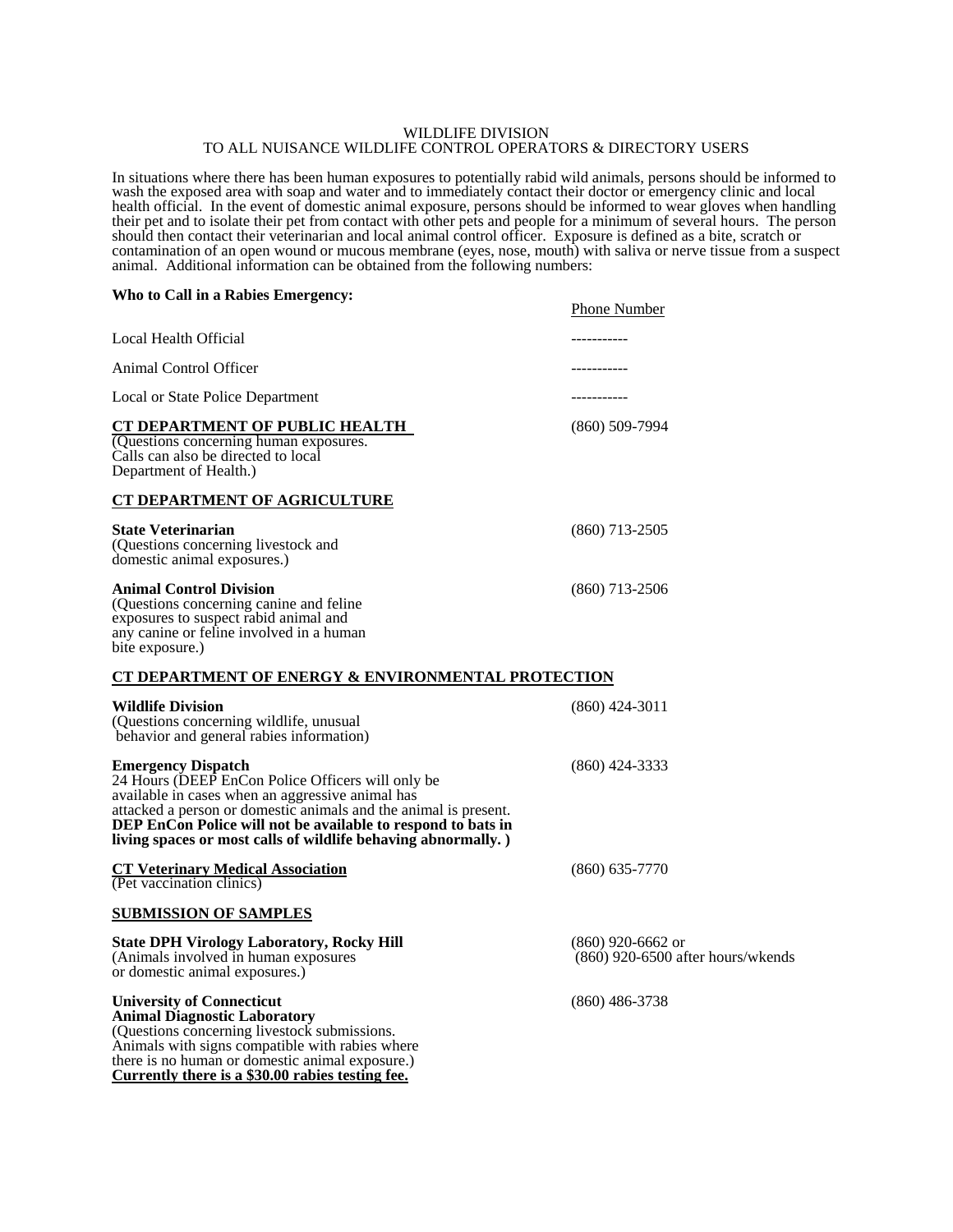|                          | <b>BUSINESS NAME</b>                                 | TEL#            | LIC#              |
|--------------------------|------------------------------------------------------|-----------------|-------------------|
| <b>AVON</b>              |                                                      |                 |                   |
| MICHAEL BESSETTE         | MICHAEL'S CARPENTER ANT & TERMITE<br><b>SERVICES</b> | 860-658-9100    | N1262             |
| MICHAEL K. CALDWELL      | MICHAEL'S CARPENTER ANT & TERMITE<br>SVCS, LLC       | 860-280-4818    | N1116             |
| <b>DEVON DANIOTTI</b>    | WILDLIFE CONTROL SERVICES LLC.                       | (860) 236-2683  | N1297             |
| <b>JOHN LAVERY</b>       | ABAIR LAVERY, INC                                    | 860-953-9000    | N <sub>1344</sub> |
| <b>BERLIN</b>            |                                                      |                 |                   |
| <b>ADAM LITWINKO</b>     | BYE - BYE PEST LLC.                                  | 860-229-7378    | N0988             |
| <b>BETHANY</b>           |                                                      |                 |                   |
| <b>JOSEPH CARNEY JR.</b> | HERITAGE VILLAGE MASTERS ASSOC. INC.                 | (203) 415-2012  | N1075             |
| <b>BETHLEHEM</b>         |                                                      |                 |                   |
| <b>PAUL NIEDMANN</b>     |                                                      | (203) 598-6478  | N1161             |
| <b>BOLTON</b>            |                                                      |                 |                   |
| <b>WARREN NEWMAN</b>     | NEWMAN'S WILDLIFE CONTROL SVCE, LLC.                 | (860) 402-1738  | N0868             |
| <b>BRANFORD</b>          |                                                      |                 |                   |
| <b>JOSEPH M. SWEENEY</b> | ANIMAL CONTROL                                       | (203)468-8823   | N0032             |
| <b>BRIDGEPORT</b>        |                                                      |                 |                   |
| DARRYL JONES             | ELIMINATE'EM PEST CONTROL                            | 203-908-5754 or | N0551             |
| <b>BRISTOL</b>           |                                                      |                 |                   |
| <b>WILLIAM COSTELLO</b>  | COSTELLO LANDSCAPING, LLC                            | 860-747-1771    | N1387             |
| LINDA FORTIER            | ELIMINATE'EM PEST CONTROL                            | 860-965-7845    | N1267             |
| <b>ALLEN FRENCH</b>      | <b>BRISTOL PEST CONTROL</b>                          | (860) 589-8475  | N1362             |
| <b>BROOKFIELD</b>        |                                                      |                 |                   |
| <b>EVAN BLATT</b>        | ELIMINATE'EM PEST CONTROL SERVICES<br>LLC.           | 860-488-0771    | N1300             |
| JOHN B. MCGUINNESS       | ELIMINATE'EM PEST CONTROL                            | (203) 615-4524  | N0886             |
| NATHAN SCHOONOVER        | AMTECH PEST & NUISANCE WILDLIFE<br><b>CONTROL</b>    | (203) 778-3835  | N1377             |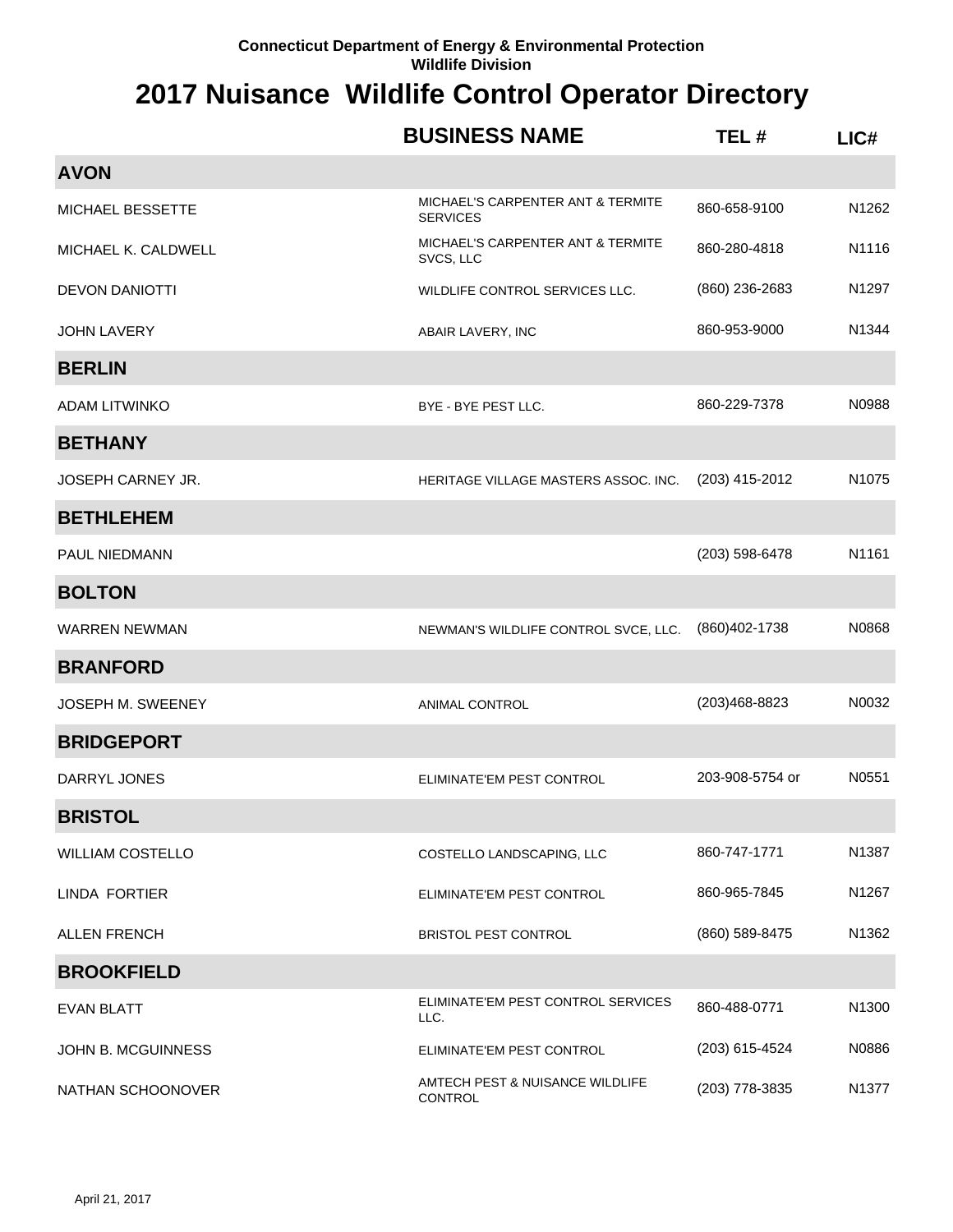|                          |                   | <b>BUSINESS NAME</b>                              | TEL#           | LICH  |
|--------------------------|-------------------|---------------------------------------------------|----------------|-------|
| <b>BURLINGTON</b>        |                   |                                                   |                |       |
| <b>MICHAEL BELANGER</b>  |                   | WILEY COYOTE NUISANCE WILDLIFE<br>CONTROL         | 860-777-8480   | N1311 |
| <b>CANTON</b>            |                   |                                                   |                |       |
| DAVID KUCIA              |                   | TRUTECH WILDLIFE REMOVAL SPECIALISTS 860-819-9638 |                | 1368  |
| <b>CHESHIRE</b>          |                   |                                                   |                |       |
| <b>LAURA BREWERTON</b>   |                   | <b>J &amp; L WILDLIFE</b>                         | (203) 725-4524 | N1074 |
| ARNOLD N. CAMIRE, JR.    |                   | A.C. EXTERMINATING CO. LLC                        | 203-238-3396   | N0237 |
| <b>BRIAN CHILLEMI</b>    |                   |                                                   | 203-606-3228   | N1338 |
| <b>CHESTER</b>           |                   |                                                   |                |       |
| JERRY A. WALDEN          | Ĉ                 | DIVERSIFIED PEST MGMT (Beaver water ctrl)         | 860-526-2277   | N0281 |
| <b>CLINTON</b>           |                   |                                                   |                |       |
| <b>LENNY GORSKI</b>      | 九                 | SHORELINE WILDLIFE MANAGEMENT LLC.                | (860) 876-7061 | N0693 |
| <b>COLCHESTER</b>        |                   |                                                   |                |       |
| THOMAS PEPE              |                   | SUBURBAN WILDLIFE SOLUTIONS                       | (203) 623-8350 | N0613 |
| <b>COLUMBIA</b>          |                   |                                                   |                |       |
| CLAUDE A. GARRITT, JR.   | 九                 | NORTHEASTERN CT WILDLIFE SERVICES                 | 860-228-0040   | N0486 |
| <b>CORNWALL</b>          |                   |                                                   |                |       |
| DANIEL MARINO            | 匀                 | HOUSATONIC VALLEY WILDLIFE CONTROL                | 860-318-1778   | N1390 |
| <b>COVENTRY</b>          |                   |                                                   |                |       |
| JEROLD W. CASIDA         |                   |                                                   | (860) 729-7651 | N0673 |
| <b>DANBURY</b>           |                   |                                                   |                |       |
| <b>THOMAS DOMMERMUTH</b> |                   | WESTCONN NUISANCE WILDLIFE REMOVAL<br><b>LLC</b>  | 203-313-8938   | N1007 |
| <b>JAMES DREISACKER</b>  | Æ.                | WESTCHESTER WILDLIFE, LLC                         | (914) 760-5713 | N0548 |
| <b>DARIEN</b>            |                   |                                                   |                |       |
| <b>LISA NILSEN</b>       | <b>GEESE ONLY</b> | THE GOOSEMAN COMETH LLC.                          | (845) 598-2129 | 1394  |
| CHRISTOPHER R. OLMSTEAD  |                   | PESTECS LLC.                                      | 203-898-3556   | N1431 |
| ERIC STAHL               |                   | ANIMAL WILDLIFE SOLUTIONS                         | (203) 391-1547 | N1048 |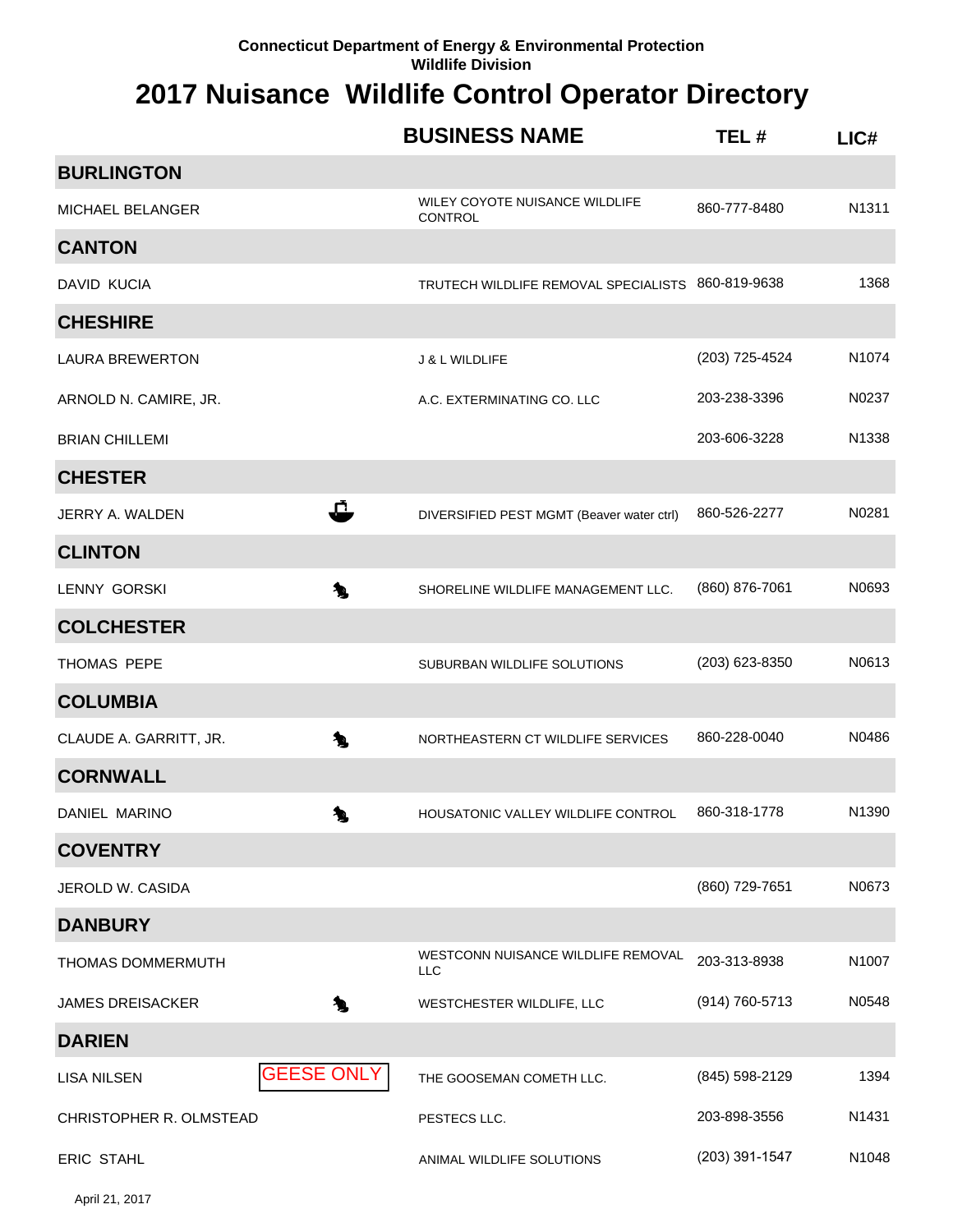|                           |                   | <b>BUSINESS NAME</b>                       | TEL#           | LIC#               |
|---------------------------|-------------------|--------------------------------------------|----------------|--------------------|
| <b>DERBY</b>              |                   |                                            |                |                    |
| <b>SCOTT BACHA</b>        |                   | OCON INC.                                  | 203-627-6311   | N0654              |
| <b>THOMAS FAZZINO</b>     |                   |                                            | (203) 732-9059 | N1266              |
| ROBERT J. HAYDEN          |                   | PHOENIX PEST CONTROL LLC                   | (203) 732-0749 | N1103              |
| <b>DURHAM</b>             |                   |                                            |                |                    |
| MICHAEL ATKINSON          | 九                 | MIKE'S PROFESSIONAL WILDLIFE REMOVAL       | (860) 306-1991 | N0358              |
| <b>EAST HADDAM</b>        |                   |                                            |                |                    |
| SCOT J. SIOCH             | 九                 | ADVANCED TRAPPING SOLUTIONS, LLC.          | (860) 759-9517 | N0831              |
| <b>ANDREW WALTER</b>      |                   | WILD EDGE LLC.                             | (860) 891-8167 | N1320              |
| <b>EAST HAVEN</b>         |                   |                                            |                |                    |
| <b>JEFFREY MAY</b>        |                   | WHISPERING EAGLE LLC.                      | (475) 202-9283 | N1298              |
| <b>EAST LYME</b>          |                   |                                            |                |                    |
| JONATHAN D. HORNE         | $\bigodot$        | NUISANCE WILDLIFE EVICTIONS, LLC.          | (860)444-PEST  | N0627              |
| <b>BRIAN M. SMITH</b>     |                   | LITTLE VARMINT CONTROL                     | (860) 680-4010 | N0599              |
| <b>EASTON</b>             |                   |                                            |                |                    |
| LEE POST                  |                   | ANIMAL CAPTURE SERVICE                     | (203) 260-6438 | N0764              |
| <b>ENFIELD</b>            |                   |                                            |                |                    |
| <b>WAYNE R. CARTER</b>    |                   | WILDLIFE PROBLEM SERVICES                  | (860) 604-7854 | N0802              |
| PAUL DUBE                 |                   | CATSEYE USA, LLC.                          | (413) 272-3826 | N1224              |
| <b>ESSEX</b>              |                   |                                            |                |                    |
| <b>DIANE HONER</b>        |                   |                                            | (860) 767-1713 | N1236              |
| <b>FAIRFIELD</b>          |                   |                                            |                |                    |
| <b>LUIS IRIZARRY</b>      |                   | ALL ABOUT BATS & WILDLIFE                  | 203-847-1224   | N <sub>1</sub> 022 |
| <b>JAMIE SIERRA NORTH</b> |                   | CONNECTICUT GOOSE SOLUTIONS(Dog<br>Hazing) | (203) 556-7777 | N0840              |
| <b>AUSTIN WARKOSKI</b>    | <b>GEESE ONLY</b> | ECO-FRIENDS LLC.                           | (203) 333-9770 | N0875              |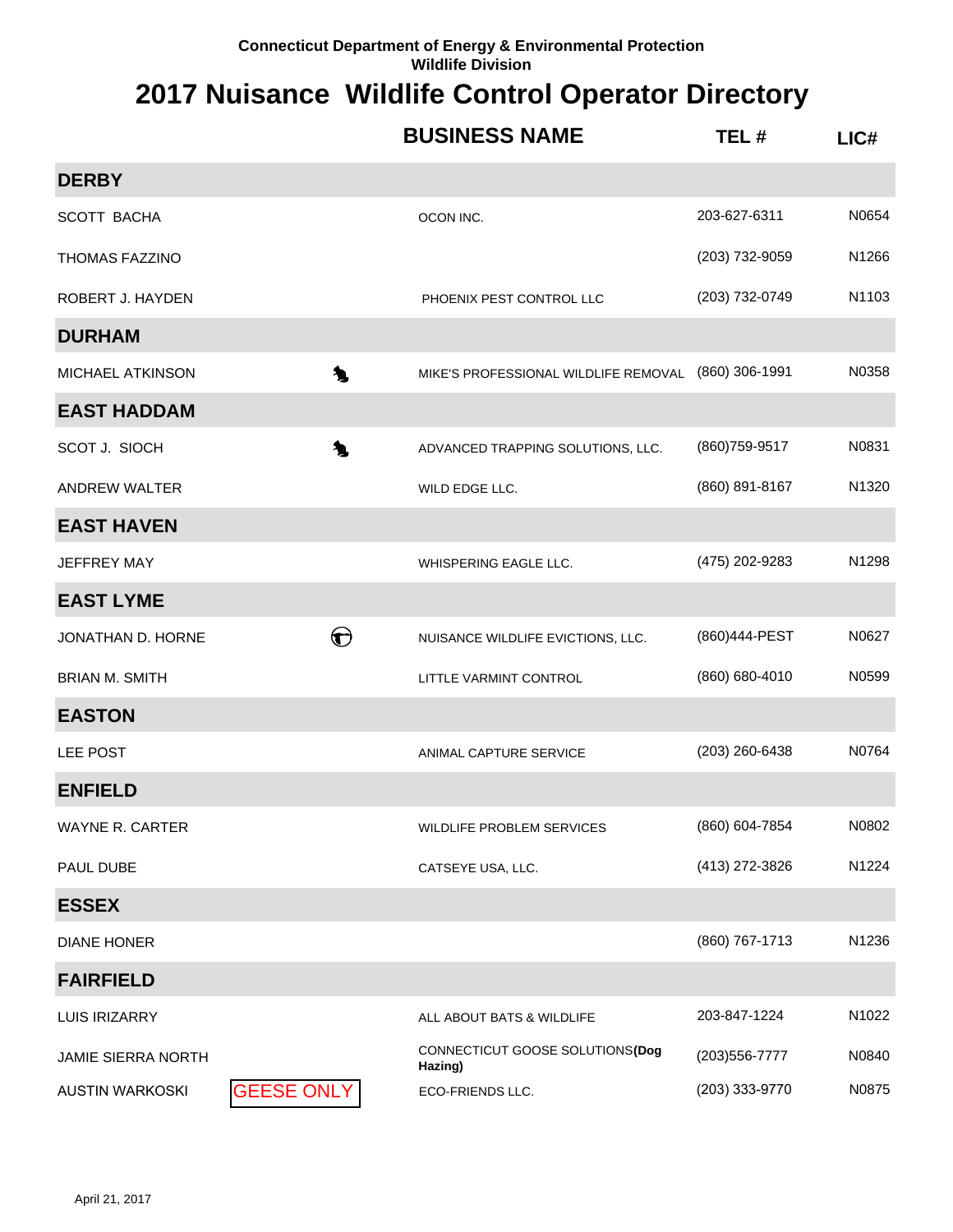#### **2017 Nuisance Wildlife Control Operator Directory**

|                                           |                                            | <b>BUSINESS NAME</b>                              | TEL#           | LICH              |
|-------------------------------------------|--------------------------------------------|---------------------------------------------------|----------------|-------------------|
| <b>FARMINGTON</b>                         |                                            |                                                   |                |                   |
| <b>TRAVIS FITZHERBERT</b>                 |                                            | J. C. EHRLICH                                     | (203) 308-3472 | N1361             |
| <b>JERRY KIMBLE</b>                       |                                            | FARMINGTON VALLEY ANIMAL CONTROL                  | 860-735-6037   | N0727             |
| FRANK J. MARCELLO                         | Æ.                                         | BEARFOOT WILDLIFE CONTROL LLC.                    | (860) 978-5158 | N0732             |
| <b>NICK PARE</b>                          |                                            | ABAIR LAVERY, INC.                                | 860-953-9000   | N <sub>1341</sub> |
| <b>GLASTONBURY</b>                        |                                            |                                                   |                |                   |
| J. DAVID LOGAN                            |                                            | WILDLIFE CONTROL SERVICES                         | (860) 236-2683 | N0439             |
| <b>WILLIAM PUTTY</b>                      |                                            | AAABON PEST CONTROL INC.                          | (860) 633-7011 | N1088             |
| <b>GRANBY</b>                             |                                            |                                                   |                |                   |
| JAMES R. ESCUDERO                         |                                            |                                                   | 860-836-9430   | N1421             |
| ALAN A. HUOT                              | $\blacktriangle$ $\Theta$ $\blacktriangle$ | NUISANCE WILDLIFE SVCS LLC(Beaver water<br>ctrl.) | (860) 844-0101 | N0437             |
| <b>THOMAS MOFFETT</b>                     |                                            | ORKIN PEST CONTROL                                | (860) 938-1421 | N0991             |
| <b>GREENWICH</b>                          |                                            |                                                   |                |                   |
|                                           |                                            | ACE TRAPPING & EXTERMINATING                      | (914) 939-3030 | N0850             |
| <b>JASON COSSIFOS</b>                     |                                            | HUMANE GEESE CONTROL (Dog Hazing)                 | 203-532-0265   | N0545             |
| <b>VICKIE S. DUDAS</b>                    | <b>GEESE ONLY</b>                          | ALL ABOUT BATS & WILDLIFE, INC.                   | 203-847-1224   | N0426             |
| <b>JOHN GRASSO</b><br><b>JAMES HORTON</b> |                                            | <b>QUALITYPRO PEST &amp; WILDLIFE SERVICES</b>    | (914) 712-6333 | N1211             |
| <b>TERESA LOTZ</b>                        |                                            | THE GOOSEMAN COMETH LLC. (Dog Hazing)             | (914)-486-3291 | N1369             |
| <b>ALLISON SANTOPIETRO</b>                | <b>GEESE ONLY</b>                          | GEESE RELIEF LLC (Dog Hazing)                     | (203) 847-4939 | N0518             |
| CHRISTOPHER SANTOPIETRO                   | <b>GEESE ONLY</b>                          | GEESE RELIEF LLC (Dog Hazing)                     | (203) 847-4939 | N0519             |
| <b>BRIAN M. SWEIG</b>                     | <b>GEESE ONLY</b>                          | THOROUGHSPECT, LLC.                               | (914) 755-5633 | N1220             |
| <b>GROTON</b>                             |                                            |                                                   |                |                   |
| ADAM BOURGUN                              |                                            | <b>GRIGGS &amp; BROWNE PEST CONTROL</b>           | (860) 444-1388 | N1026             |
| <b>GRACE HORNE</b>                        | $\bigodot$                                 | NUISANCE WILDLIFE EVICTIONS                       | (860) 444-7378 | N0684             |
| JOHN M. HUMPHREY CASEY                    |                                            | MYSTIC WILDLIFE CONTROL                           | 860-389-6295   | N0955             |
| M. RAFFIELD                               |                                            | BEE SMART PEST CONTROL                            | 860-333-6288   | N1432             |
|                                           |                                            |                                                   |                |                   |

April 21, 2017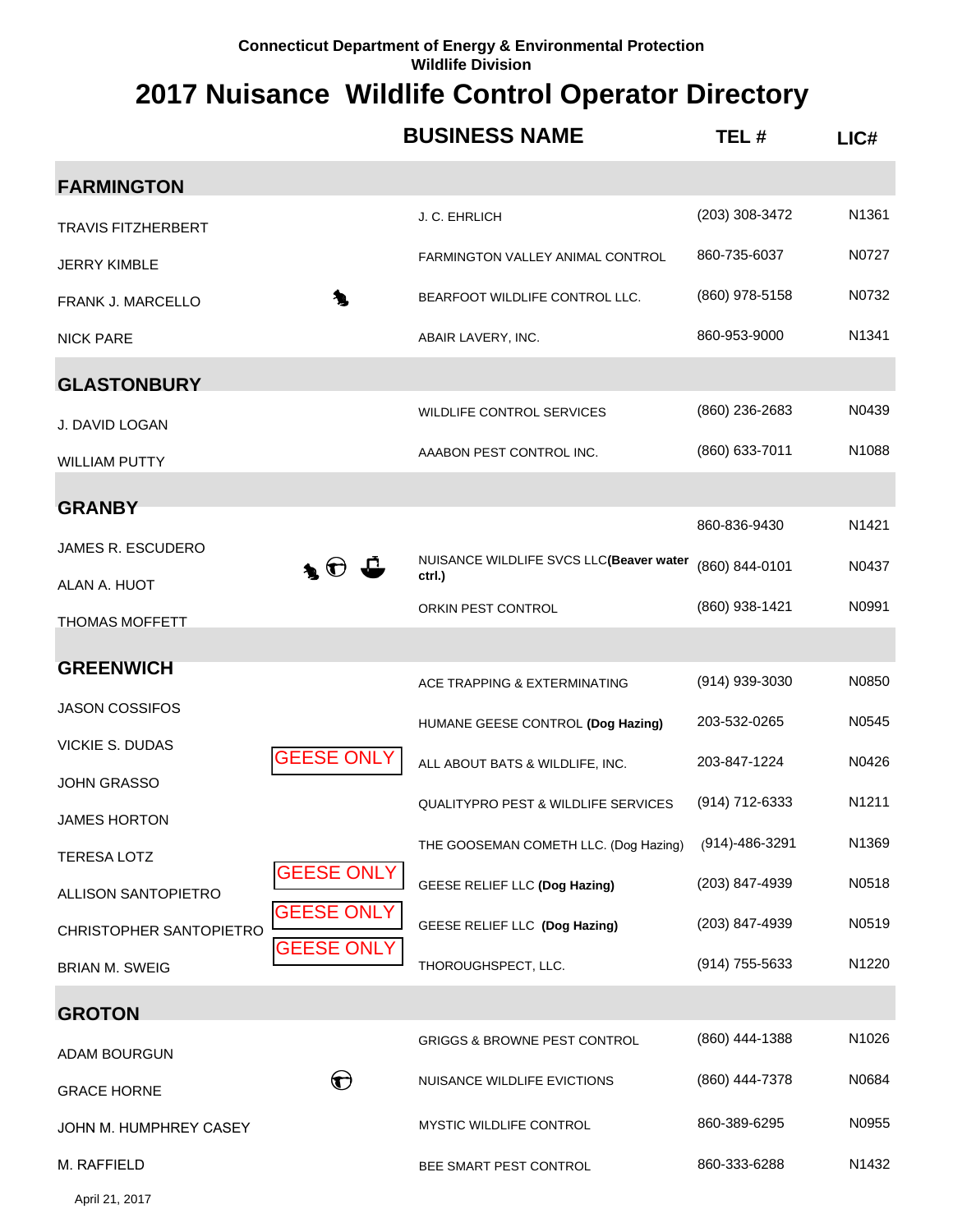|                             | <b>BUSINESS NAME</b>                     | TEL#             | LICH  |
|-----------------------------|------------------------------------------|------------------|-------|
| <b>GUILFORD</b>             |                                          |                  |       |
| <b>STEPHEN GORSKI</b>       | SHORELINE WILDLIFE MANAGEMENT            | (860) 876-7061   | N1321 |
| <b>WILLIAM C. LOGIODICE</b> |                                          | $(203)$ 453-1151 | N0761 |
| <b>HAMDEN</b>               |                                          |                  |       |
| <b>KURT W. ANDERSON</b>     | 乀<br>ANDERSON WILDLIFE CONTROL, LLC      | 203-758-0555     | N0189 |
| <b>HAMPTON</b>              |                                          |                  |       |
| <b>BEN F. BUELL</b>         |                                          | (860) 455-9631   | N0533 |
| <b>CHRISTOPHER REDDY</b>    |                                          | 860-208-9611     | N1110 |
| ROBERT A. RONDEAU JR.       | 匀<br>AUTUMN WOOD PROPERTY MNTCE          | (860) 428-0626   | N0562 |
| <b>HARTFORD</b>             |                                          |                  |       |
| ANDREW LUTZ                 | TRUTECH LLC                              | 770-977-2034     | 1370  |
| <b>HARTLAND</b>             |                                          |                  |       |
| <b>SHANE THRALL</b>         |                                          | (860) 601-0451   | N1378 |
| <b>HEBRON</b>               |                                          |                  |       |
| MICHAEL COTE                | 九<br>ABSOLUTE ON TARGET WILDLIFE CONTROL | (860) 617-4030   | N0238 |
| CLIFFORD A. MASSEY, JR.     | <b>CRITTERS PLUS</b>                     | (860) 707-5890   | N0279 |
| <b>JAMES POWERS</b>         | POWERS OUTDOORS SERVICES LLC.            | (860) 331-6778   | N0889 |
| <b>KENT</b>                 |                                          |                  |       |
| <b>BRENT KALLSTROM</b>      |                                          | 203-994-3707     | N1366 |
| <b>KILLINGLY</b>            |                                          |                  |       |
| <b>BRIAN MONGEAU</b>        | $\clubsuit$<br>ANIMAL EVICTIONS, LLC     | (860) 774-2789   | N0475 |
| MARK SAUCIER JR.            | BIG BLUE BUG SOLUTIONS                   | (401) 941-5700   | N1332 |
| <b>JOHN SCHNEIDER</b>       | NUISANCE WILDLIFE CONTROL<br>`L          | 860-774-3807     | N0091 |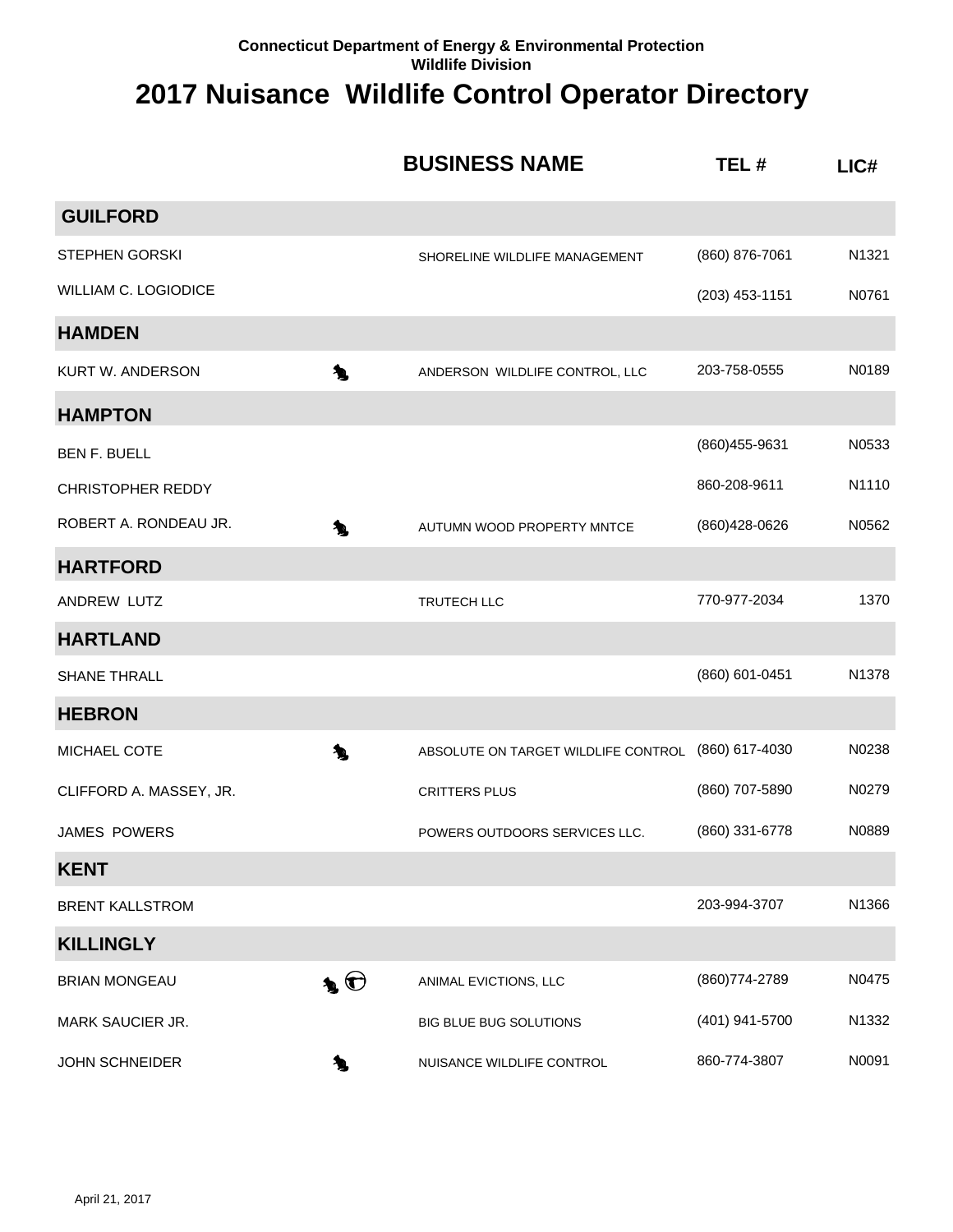|                        |             | <b>BUSINESS NAME</b>                           | TEL#           | LIC#  |
|------------------------|-------------|------------------------------------------------|----------------|-------|
| <b>KILLINGWORTH</b>    |             |                                                |                |       |
| DANIEL SHERRIN         |             | PROFESSIONAL EXTERMINATING CO.                 | 860-395-7547   | N1019 |
| <b>LEDYARD</b>         |             |                                                |                |       |
| MICHAEL P. SERENCKO    |             | <b>GRIGGS &amp; BROWNE PEST CONTROL</b>        | (860) 444-1388 | N0966 |
| <b>LISBON</b>          |             |                                                |                |       |
| <b>TREVOR DANBURG</b>  |             | ACE EXTERMINATION LLC                          | 860-208-1512   | N1101 |
| <b>LITCHFIELD</b>      |             |                                                |                |       |
| <b>MATTHEW BRYANT</b>  |             | NORTH FORTY PEST CONTROL LLC.                  | 860-387-1314   | N1027 |
| <b>TROY D. KAISER</b>  | 九           |                                                | (203) 228-7668 | N0489 |
| <b>MADISON</b>         |             |                                                |                |       |
| <b>DAVID GORSKI</b>    |             | SHORELINE WILDLIFE MANAGEMENT                  | 860-391-1230   | N1364 |
| <b>COLLIN SEMBLER</b>  |             |                                                | (203) 800-5198 | N1301 |
| RONALD A. YANYAC       |             | SAFEWAY WILDLIFE CONTROL                       | 860-395-6473   | N0297 |
| <b>MANCHESTER</b>      |             |                                                |                |       |
| MICHAEL CHEBRO         | 九           | <b>CRITTER GETTER WILDLIFE SERVICES</b><br>LLC | 860-643-8088   | N0288 |
| <b>KEITH J. FERRY</b>  | $\bigoplus$ | DBA NUISANCE MANAGEMENT                        | (860) 906-8365 | N0691 |
| <b>STEVE LATHROP</b>   |             | SML WILDLIFE CONTRL                            | (860) 878-4481 | N1038 |
| <b>MANSFIELD</b>       |             |                                                |                |       |
| JAMES T. BRUNER        |             | ALPINE WILDLIFE MANAGEMENT LLC.                | (860) 208-6209 | N1170 |
| KENNETH T. FERRY JR.   |             | NUISANCE MANAGEMENT                            | (860) 550-4568 | N1238 |
| <b>JOSHUA LANATI</b>   | L.          | TAKE AIM WILDLIFE EXPERTS                      | 860-716-5943   | N0776 |
| <b>MERIDEN</b>         |             |                                                |                |       |
| DONALD DANDELSKI       | 乀           | <b>D&amp;D WILDLIFE CONTROL</b>                | (203) 235-1318 | N0220 |
| <b>MIDDLEBURY</b>      |             |                                                |                |       |
| <b>KEVIN M. CONROY</b> | 复           | KC BEAVER and WILDLIFE REMOVAL                 | (203) 598-3184 | N1315 |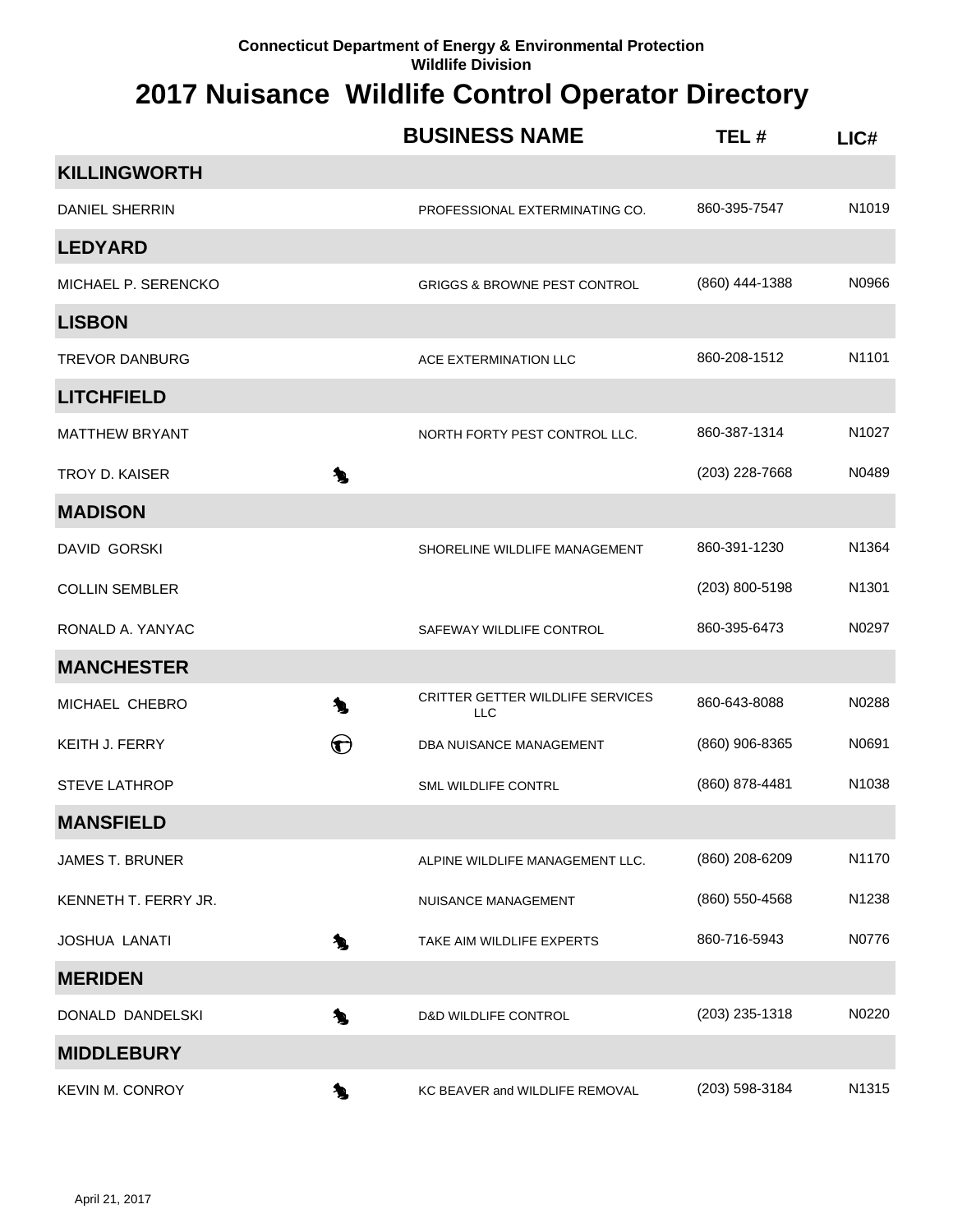|                             |                   | <b>BUSINESS NAME</b>                | TEL#           | LIC#  |
|-----------------------------|-------------------|-------------------------------------|----------------|-------|
| <b>MIDDLETOWN</b>           |                   |                                     |                |       |
| KEITH A. NADLER             |                   | KAN WILDLIFE CONTROL                | 860-930-1902   | N0408 |
| <b>DANIEL POWELL</b>        |                   | PARAGON SHIELD LLC.                 | 860-301-2240   | N1109 |
| <b>MILFORD</b>              |                   |                                     |                |       |
| <b>BRUCE A. LEIN</b>        |                   | CT PEST ELIMINATION INC.            | (203) 931-7378 | N0787 |
| <b>JAMES PALMER</b>         |                   |                                     | 203-668-5391   | N1140 |
| <b>MONROE</b>               |                   |                                     |                |       |
| MICHAEL FILLIPPINO          |                   |                                     | 203-268-2903   | N0882 |
| <b>MONTVILLE</b>            |                   |                                     |                |       |
| <b>LAWRENCE R. FACCHINI</b> | 九                 | K & L WILDLIFE CONTROL              | (860) 303-8119 | N0722 |
| <b>KAREN IRONS</b>          | <b>GEESE ONLY</b> | (Dog Hazing)                        | (860) 303-2495 | N1283 |
| <b>THOMAS TRYON</b>         |                   | BEE SMART PEST CONTROL              | (860) 373-8277 | N1379 |
| <b>NAUGATUCK</b>            |                   |                                     |                |       |
| KING JONES III              |                   | CT PEST SOLUTIONS LLC               | 203-903-1645   | N1365 |
| <b>BRIAN LARICCIA</b>       |                   | <b>TERMINIX</b>                     | (203) 814-6997 | N1239 |
| <b>NEW BRITAIN</b>          |                   |                                     |                |       |
| <b>MATTHEW MILLVILLE</b>    | <b>GEESE ONLY</b> | NUTMEG FARM (Dog Hazing)            | (860) 342-4279 | N1346 |
| <b>NEW CANAAN</b>           |                   |                                     |                |       |
| <b>REID BOONE</b>           |                   | ALL ABOUT BATS & WILDLIFE<br>, INC. | 203-847-1224   | N0119 |
| <b>NEW HAVEN</b>            |                   |                                     |                |       |
| STONEY L. BROOKS            |                   | CT PEST ELIMINATION, INC.           | (203) 931-7378 | N0555 |
| <b>WILFREDO ZAYAS</b>       |                   |                                     | (203) 500-7080 | N0287 |
| <b>NEW LONDON</b>           |                   |                                     |                |       |
| <b>MICHAEL PETRIN</b>       |                   | PETRIN'S PEST ELIMINATION, LLC.     | (860) 481-5858 | N0931 |
| <b>CAROL SUE SMITH</b>      | <b>GEESE ONLY</b> | HONKERS LLC. (Dog Hazing)           | (860) 389-5064 | N1289 |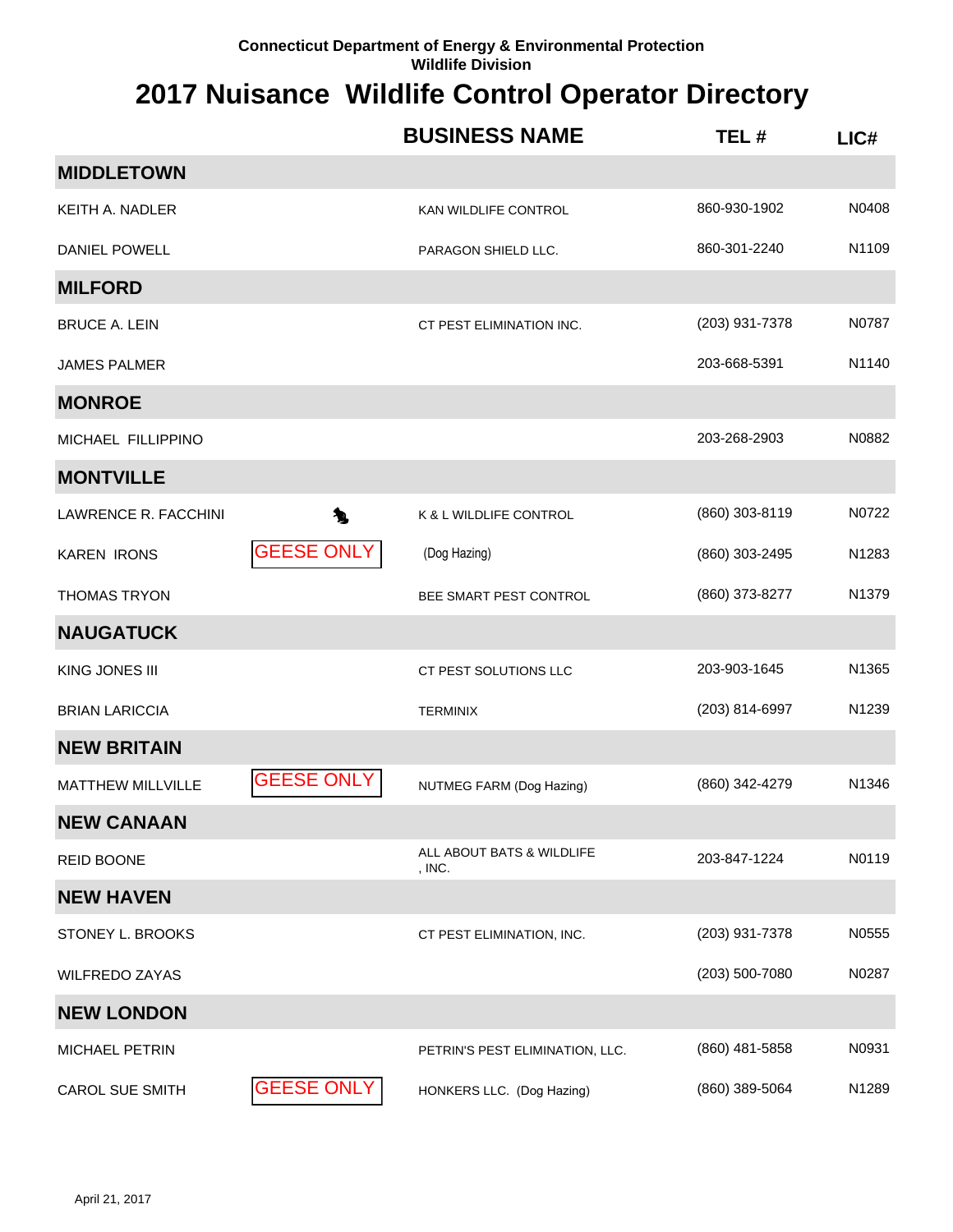|                          |                   | <b>BUSINESS NAME</b>                    | TEL#             | $LI$ C# |
|--------------------------|-------------------|-----------------------------------------|------------------|---------|
| <b>NEW MILFORD</b>       |                   |                                         |                  |         |
| JOHN-MICHAEL GRECO       |                   | A AMERICAN BIOTECH                      | $(203)$ 460-1036 | N1080   |
| <b>NEWTOWN</b>           |                   |                                         |                  |         |
| <b>WILLIAM BELWARD</b>   | <b>GEESE ONLY</b> | TRI-STATE GEESE PATROL (Dog Hazing)     | $(203)$ 856-4889 | N1309   |
| <b>NORFOLK</b>           |                   |                                         |                  |         |
| DAVID MATTSON            |                   |                                         | (860) 689-3215   | N1214   |
| <b>NORTH BRANFORD</b>    |                   |                                         |                  |         |
| <b>MARK S. ARBO</b>      |                   | M&J WILDLIFE REMOVAL                    | (203)484-9194    | N0465   |
| <b>NORTH HAVEN</b>       |                   |                                         |                  |         |
| ALAN L. KENDRIX          | <b>GEESE ONLY</b> | NO GEESE TODAY (Dog Hazing)             | (203) 592-7059   | N0938   |
| <b>RICHARD RIFE</b>      |                   | SK PEST ELIMINATION LLC.                | (203) 627-2380   | N0858   |
| <b>SCOTT WARD</b>        |                   | AMR WILDLIFE INTERVENTIONS              | (203) 525-1289   | N1304   |
| <b>NORWALK</b>           |                   |                                         |                  |         |
| <b>JOSEPH LUMENTO</b>    |                   | AAVON PEST CONTROL                      | (203) 329-2600   | N1061   |
| <b>NORWICH</b>           |                   |                                         |                  |         |
| <b>CURTIS GREENE</b>     |                   | <b>GRIGGS &amp; BROWNE PEST CONTROL</b> | (860) 444-1388   | N1068   |
| MICHAEL J. LAWRENCLLE    |                   | WALTHAM SERVICES INC.                   | 860-442-8833     | N0350   |
| <b>OLD LYME</b>          |                   |                                         |                  |         |
| HOLLY THOMEN             | <b>GEESE ONLY</b> | HONKERS LLC. (Dog Hazing)               | (860) 490-0572   | N1333   |
| WILLIAM G. WALDEN, JR.   | ❤                 | AMERICAN TRAPPING SERVICE LLC           | (860) 861-5203   | N0640   |
| <b>OLD SAYBROOK</b>      |                   |                                         |                  |         |
| <b>RICHARD FULLER</b>    |                   | <b>RF WILDLIFE</b>                      | 860-510-6313     | N1102   |
| <b>ORANGE</b>            |                   |                                         |                  |         |
| <b>GLENN B DICKINSON</b> |                   | CT PEST                                 | 203-931-7378     | N1386   |
| <b>CONOR HARVEY</b>      |                   |                                         | (203) 752-8974   | N1226   |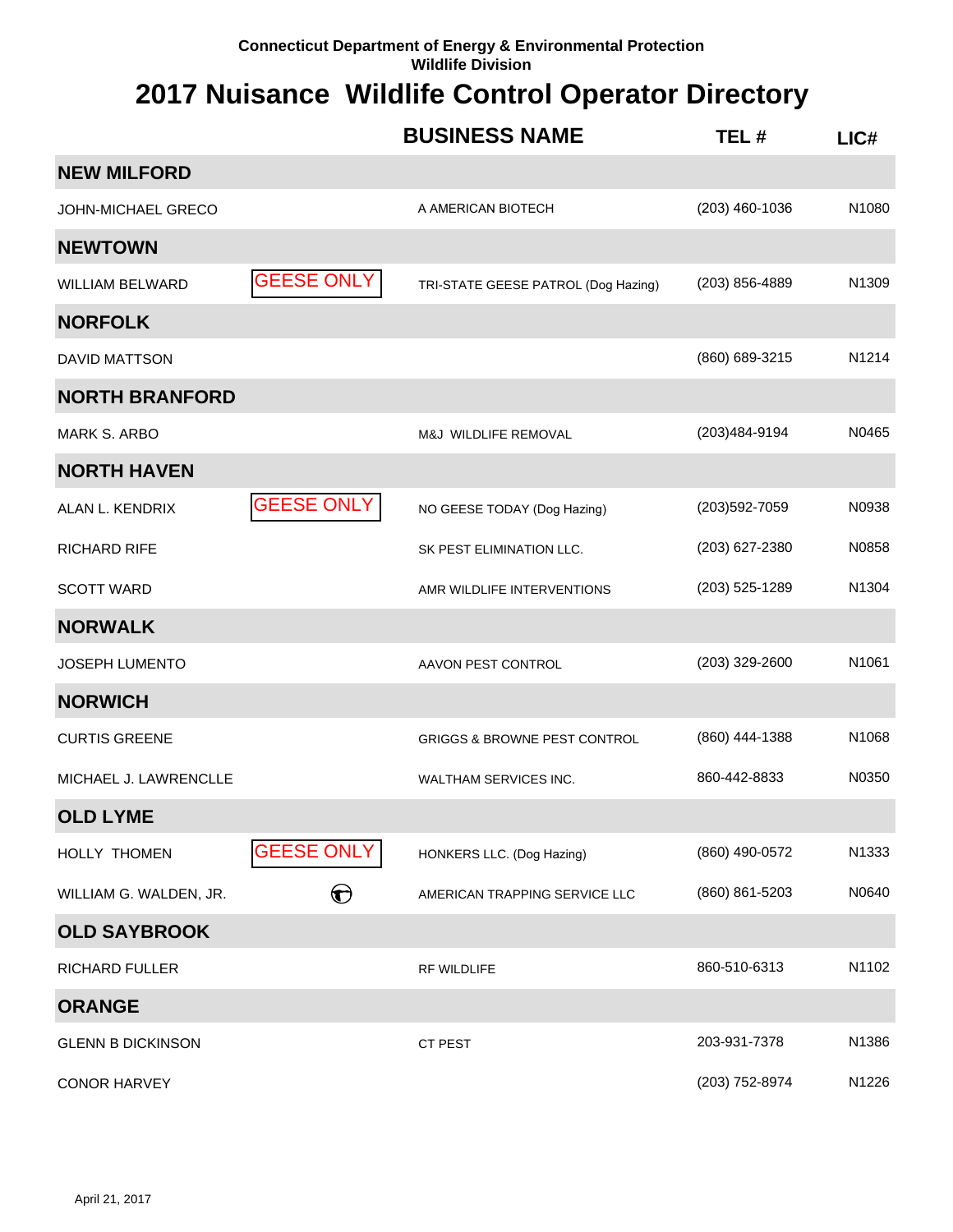|                                          | <b>BUSINESS NAME</b>                             | TEL#           | LIC#  |
|------------------------------------------|--------------------------------------------------|----------------|-------|
| <b>OXFORD</b>                            |                                                  |                |       |
| R. STERLING FIFE                         | FOX PEST SERVICE LLC.                            | (203) 888-2847 | N1194 |
| <b>BRYAN SCHOCH</b>                      | CRITTER WRANGLER, LLC.                           | 203-644-8167   | N1376 |
| <b>PLAINFIELD</b>                        |                                                  |                |       |
| <b>CRAIG LICKER</b>                      | <b>BIG BLUE BUG SOLUTIONS</b>                    | (401) 941-5700 | N1330 |
| <b>PLYMOUTH</b>                          |                                                  |                |       |
| <b>THOMAS ASSELIN</b>                    | ENVIROCARE PEST CONTROL LLC.                     | (203) 879-6481 | N1322 |
| DANNY J. GIRARD                          | ENVIROCARE PEST CONTROL, LLC                     | (203) 879-6481 | N0907 |
| <b>PORTLAND</b>                          |                                                  |                |       |
| <b>GEESE ONLY</b><br>LYNNETTE MILLEVILLE | NUTMEG FARM (Dog Hazing)                         | (860) 881-8575 | N0929 |
| <b>RIDGEFIELD</b>                        |                                                  |                |       |
| ROBERT BOONE                             | AMERICAN BIO-TECH                                | (860) 355-1231 | N0005 |
| <b>TREVOR BOONE</b>                      | ALL ABOUT BATS & WILDLIFE                        | (203) 847-1224 | N0273 |
| ART COCCHIA                              | <b>BYE BYE CRITTERS</b>                          | 203-744-1052   | N0914 |
| THOMAS DOMMERMUTH JR.                    | WESTCONN NUISANCE WILDLIFE REMOVAL<br><b>LLC</b> | 203-313-8938   | N1172 |
| <b>GREGORY JAHNER</b>                    | WILDLIFE SERVICES INC.                           | 914-420-6385   | N0507 |
| DANIEL LACASKY                           | AMERICAN BIO-TECH                                | 860-355-1231   | N1426 |
| DONALD SCHAUS, SR.                       | COUNTY BAT CONTROL                               | (914) 500-3636 | N0520 |
| KRISTOPHER ZULKESKI                      | <b>WESTON WILDLIFE</b>                           | (203) 722-6460 | N1207 |
| <b>ROXBURY</b>                           |                                                  |                |       |
| DYLAN BALFORE                            | AMERICAN BIO-TECH                                | 860) 355-1231  | N1242 |
| <b>DANIEL TANENBAUM</b>                  | ALL AMERICAN WILDLIFE & PEST CONTROL             | (203) 942-9533 | N1049 |
| <b>SALEM</b>                             |                                                  |                |       |
| $\clubsuit$<br>JAY R. JOHNSON            | THE CRITTER COP                                  | (860) 887-0322 | N0726 |
| SEAN R. STEVENS                          | <b>GRIGGS &amp; BROWNE PEST CONTROL</b>          | 860-941-6866   | N1166 |
| LAWRENCE J. STEVENS, SR.,                | ANIMALS ALERT                                    | (860) 961-4589 | N0269 |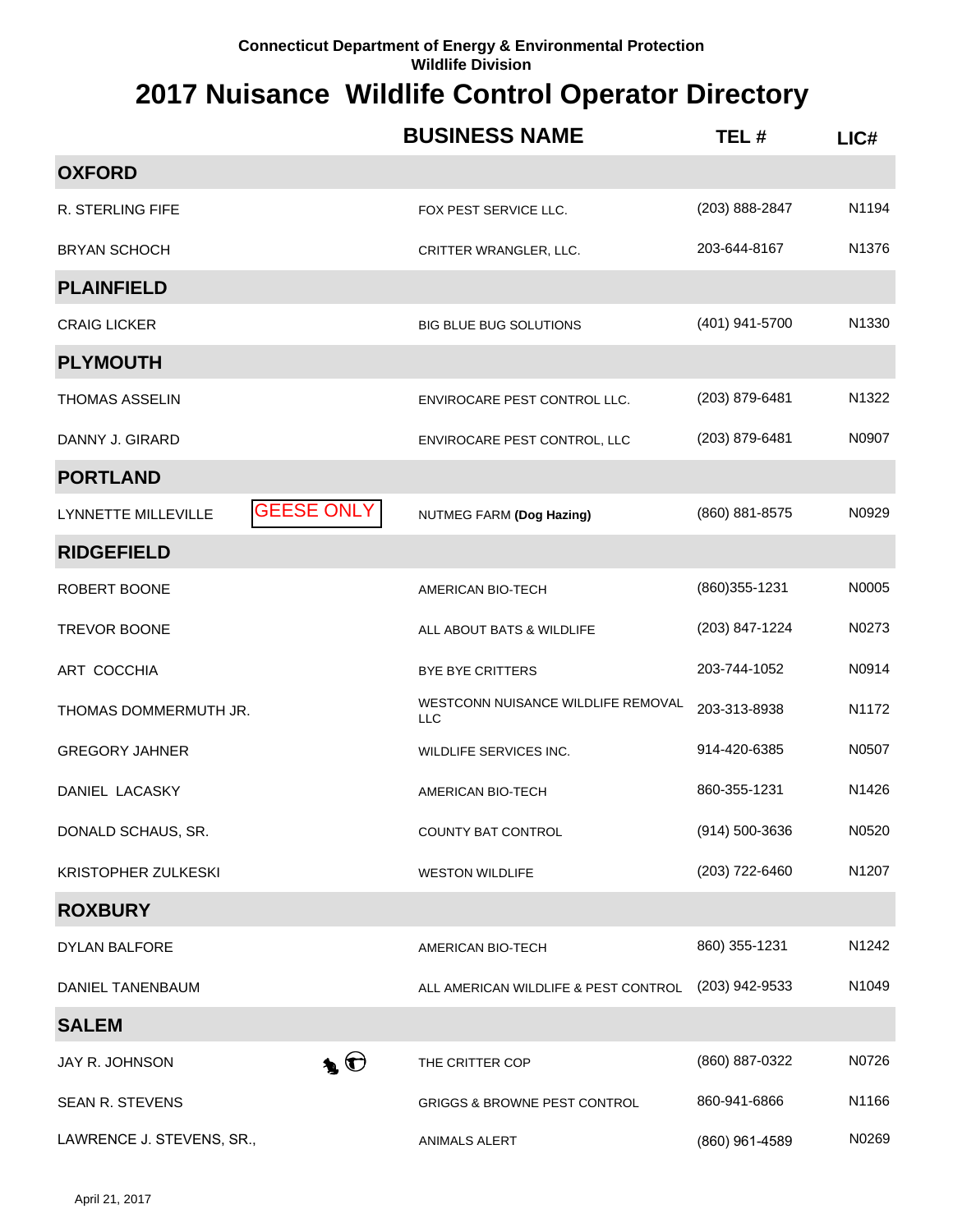|                              | <b>BUSINESS NAME</b>                                  | TEL#           | LIC#              |
|------------------------------|-------------------------------------------------------|----------------|-------------------|
| <b>SEYMOUR</b>               |                                                       |                |                   |
| RAYMOND COX JR.              | YALE TERMITE & PEST ELIMINATION                       | (203) 570-0032 | N0602             |
| DARRIN CROOK                 | FOX PEST SERVICE LLC.                                 | (203) 888-2847 | N1265             |
| <b>GREG N. GRAMOLINI</b>     | ◣┹<br>FRIENDS OF FUR LLC                              | 203-736-9444   | N0101             |
| <b>HENDRIK SORENSEN</b>      |                                                       | (203) 561-7385 | N1412             |
| <b>SHELTON</b>               |                                                       |                |                   |
| JOHN BARBIERRI               |                                                       | (203) 513-8970 | N0604             |
| <b>SHERMAN</b>               |                                                       |                |                   |
| <b>HENRY BRUNOW</b>          | 九                                                     | (845) 249-1246 | N1355             |
| JOSEPH CAROVILLANO           | AMERICAN BIO-TECH                                     | 860-355-1231   | N1356             |
| AMANDA MILLIMAN              | AMERICAN BIO-TECH                                     | 860-355-1231   | N <sub>1371</sub> |
| <b>ERNEST SILVERNAIL III</b> | ELIMINATE'EM PEST CONTROL SERVICES<br>LLC.            | 860-459-5885   | N1342             |
| <b>SIMSBURY</b>              |                                                       |                |                   |
| <b>ADAM BUGGY</b>            | PROBLEM ANIMALS & WILDLIFE SRVCS. LLC. (860) 840-3237 |                | N1273             |
| R. DOUGLAS HUMPHREY          | WILDLIFE and PEST STRATEGIES LLC.                     | (860) 819-9811 | N0985             |
| <b>SOUTHBURY</b>             |                                                       |                |                   |
| TONI JEAN BARANOWSKI         | WHERE THE WILD THINGS ARE                             | (203) 300-3099 | N0804             |
| <b>CHRISTOPHER KELLER</b>    | ENVIROCARE PEST CONTROL LLC.                          | (860) 945-3180 | N <sub>1312</sub> |
| DANIEL NOONAN                | AMERICAN BIO-TECH                                     | 860-355-1231   | N0963             |
| <b>SOUTHINGTON</b>           |                                                       |                |                   |
| <b>MATTHEW DELUISE</b>       | FOX PEST SERVICE LLC                                  | 203-888-2847   | N1347             |
| <b>STAFFORD</b>              |                                                       |                |                   |
| <b>JOSEPH GAGNE</b>          | ELIMINATE'EM PEST CONTROL SRVC. LLC.                  | (413) 770-7949 | N0425             |
| <b>HARRY WAGNER</b>          | PROTEK PEST MANAGEMENT SERVICES                       | (860) 684-3029 | N1055             |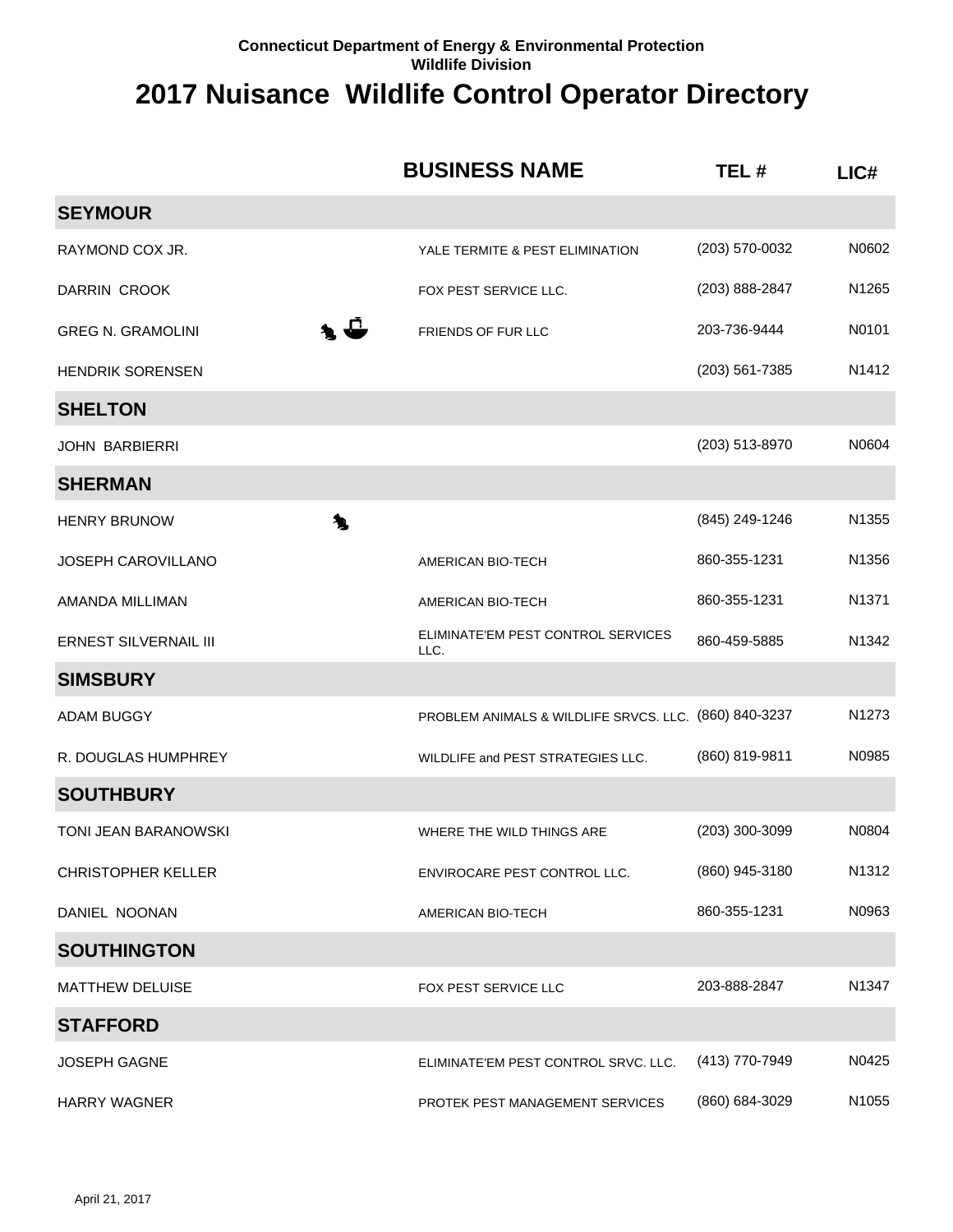|                         |                   | <b>BUSINESS NAME</b>              | TEL#           | LIC#              |
|-------------------------|-------------------|-----------------------------------|----------------|-------------------|
| <b>STAFFORD SPRINGS</b> |                   |                                   |                |                   |
| SCOTT H. KNEELAND       |                   |                                   | (860) 234-3194 | N1425             |
| <b>STAMFORD</b>         |                   |                                   |                |                   |
| SCOTT R. KALINOWSKI     |                   | AAVON PEST CONTROL                | (203) 329-2600 | N1012             |
| <b>TIMOTHY MARSHALL</b> |                   | MARSHALL'S WILDLIFE CONTROL       | 203-998-1702   | N1199             |
| <b>BRIAN MONGILLO</b>   |                   | PARKWAY EXTERMINATING COMPANY     | (914) 725-5997 | N0842             |
| CHARLES STAHL           | 九                 | ANIMAL WILDLIFE SOLUTIONS L.L.C.  | (203) 829-2622 | N0570             |
| <b>STONINGTON</b>       |                   |                                   |                |                   |
| <b>THOMAS ALBIN</b>     |                   | <b>CRITTER RIDDER</b>             | (860) 884-3536 | N0718             |
| ALBERT S. POTTER IV     |                   | <b>SKUNK BUSTERS</b>              | (860) 941-8370 | N0432             |
| <b>CYNTHIA SHANLEY</b>  | <b>GEESE ONLY</b> | <b>BORDER PATROL (Dog Hazing)</b> | (860) 235-6229 | N1231             |
| <b>STRATFORD</b>        |                   |                                   |                |                   |
| <b>STEFANOS DROUGAS</b> |                   | <b>TERMINIX</b>                   | (203) 444-0440 | N1384             |
| <b>SUFFIELD</b>         |                   |                                   |                |                   |
| DAN BAILEY              |                   | <b>TERMINIX</b>                   | 860-883-7097   | N1403             |
| <b>THOMASTON</b>        |                   |                                   |                |                   |
| STEVEN GENOVESE JR.     |                   | <b>TERMINIX</b>                   | (860) 309-4619 | N1328             |
| <b>BRIAN L SKINNER</b>  |                   | <b>CRITTEREVICTOR</b>             | (860) 589-3937 | N0751             |
| <b>THOMPSON</b>         |                   |                                   |                |                   |
| <b>KYLE L. ANDREWS</b>  |                   |                                   | 774-321-0819   | N1418             |
| <b>TOLLAND</b>          |                   |                                   |                |                   |
| <b>BRIAN BABCOCK</b>    |                   | ELIMINATE'EM PEST CONTROL         | 888-702-7378   | N1154             |
| SHANE R. DANIOTTI       |                   | WILDLIFE CONTROL SERVICES         | 860-236-2683   | N <sub>1078</sub> |
| <b>TORRINGTON</b>       |                   |                                   |                |                   |
| MICHAEL MASTON          | 怎                 |                                   | (860) 921-7826 | N0746             |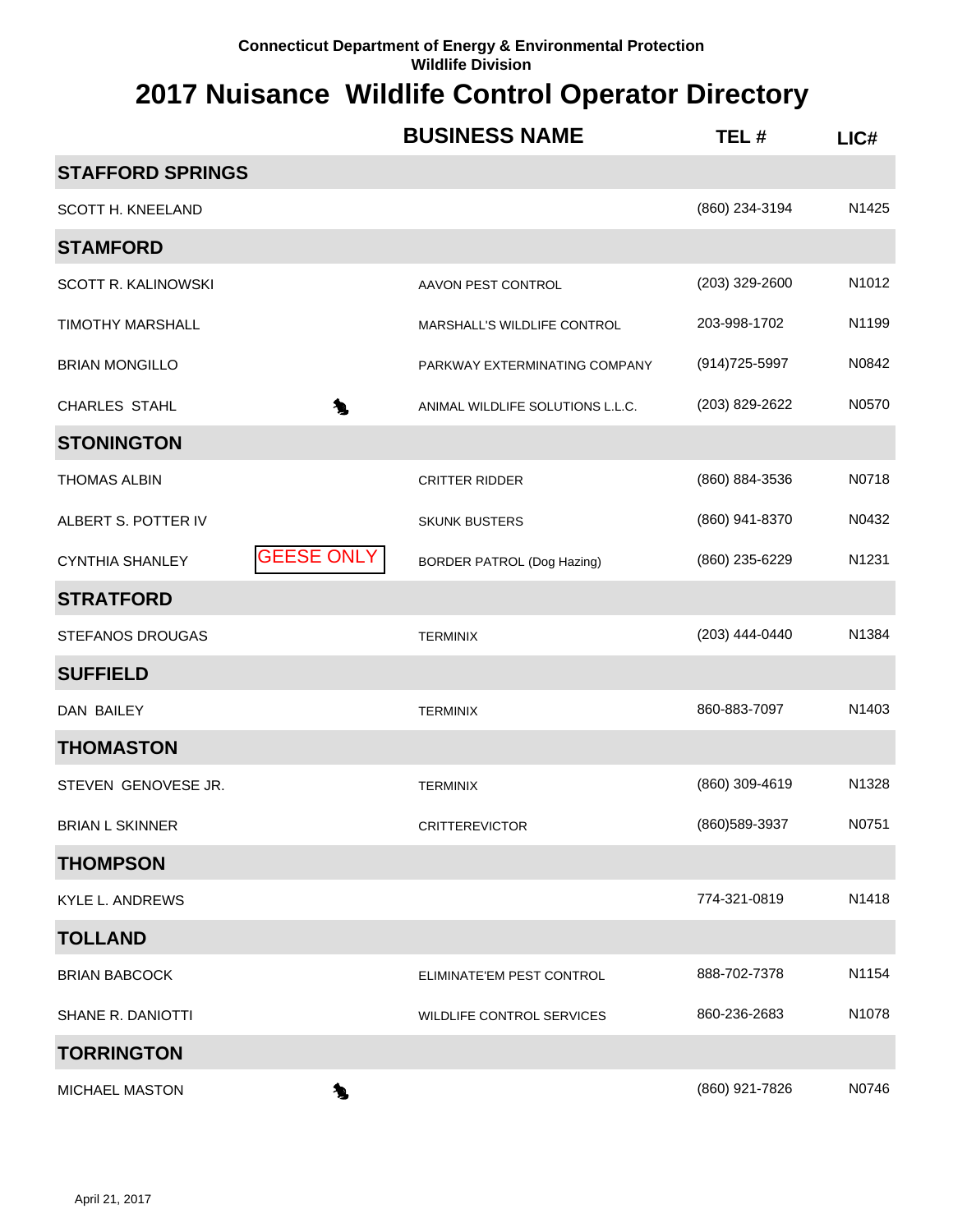|                               | <b>BUSINESS NAME</b>                      | TEL#           | LIC#              |
|-------------------------------|-------------------------------------------|----------------|-------------------|
| <b>TRUMBULL</b>               |                                           |                |                   |
| <b>SCOTT KNEBEL</b>           | <b>BEST PEST ELIMINATION / A HOME PRO</b> | (203) 912-8299 | N0263             |
| <b>PATRICK MEZICK</b>         | ALL ABOUT BATS & WILDLIFE, INC.           | 203-847-1224   | N1340             |
| <b>VERNON</b>                 |                                           |                |                   |
| <b>MARCO CACERES</b>          | ELIMINATE'EM PEST CONTROL SRVC. LLC.      | (860) 819-7853 | N1208             |
| <b>JOSEPH PERRON</b>          | THINK GREEN PEST CONTROL                  | (860) 454-0712 | N <sub>1375</sub> |
| <b>RAYMOND PERRON</b>         | THINK GREEN PEST CONTROL                  | (860) 454-0712 | N1385             |
| <b>ANTONIO TROVATO</b>        | EARTHWORM PEST & WILDLIFE CONTROL         | (860) 875-1060 | N1222             |
| <b>WALLINGFORD</b>            |                                           |                |                   |
| <b>JOHN BREWERTON</b>         | <b>J &amp; L WILDLIFE</b>                 | 203-232-1156   | N1171             |
| <b>JAMES J. PETLAK</b>        |                                           | 203-631-7367   | N0464             |
| <b>JOSEPH REILLY</b>          |                                           | (203) 631-0335 | N1397             |
| MICHAEL G. WILLIS             | NUISANCE WILDLIFE ANIMAL CONTROL          | 203-631-4564   | N0171             |
| <b>WATERBURY</b>              |                                           |                |                   |
| <b>ERIKA BOWMAN</b>           | <b>TERMINIX</b>                           | 484-862-0705   | N1354             |
| RONALD McNERNEY JR.           | ACCUPEST PEST CONTROL LLC.                | (203) 510-7481 | N1391             |
| <b>KEENAN WILLIAMS-WILSON</b> | <b>TERMINIX</b>                           | 203-573-4700   | N1381             |
| <b>WATERFORD</b>              |                                           |                |                   |
| 九<br>JEFFREY J. GILGER        | THE CRITTER GITTER MSJM LLC               | (860) 884-7754 | N0792             |
| <b>STEVEN KWIATKOWSKI</b>     | DISCOVERY WILDLIFE CONTROL                | 860-304-3668   | N0508             |
| <b>JEREMY TERMINESI</b>       | ELIMINATE'EM PEST CONTROL                 | 860-389-3145   | N1255             |
| <b>WATERTOWN</b>              |                                           |                |                   |
| JONATHAN T. RUSSELL           | ENVIROCARE PEST CONTROL, LLC.             | (860) 945-3190 | N0843             |
| <b>WEST HARTFORD</b>          |                                           |                |                   |
| L O<br>RICHARD DANIOTTI, JR.  | <b>WILDLIFE CONTROL SERVICES</b>          | 860-236-2683   | N0058             |
| <b>DAVID WIGHT</b>            | <b>ABAIR LAVERY</b>                       | (860) 953-9000 | N1334             |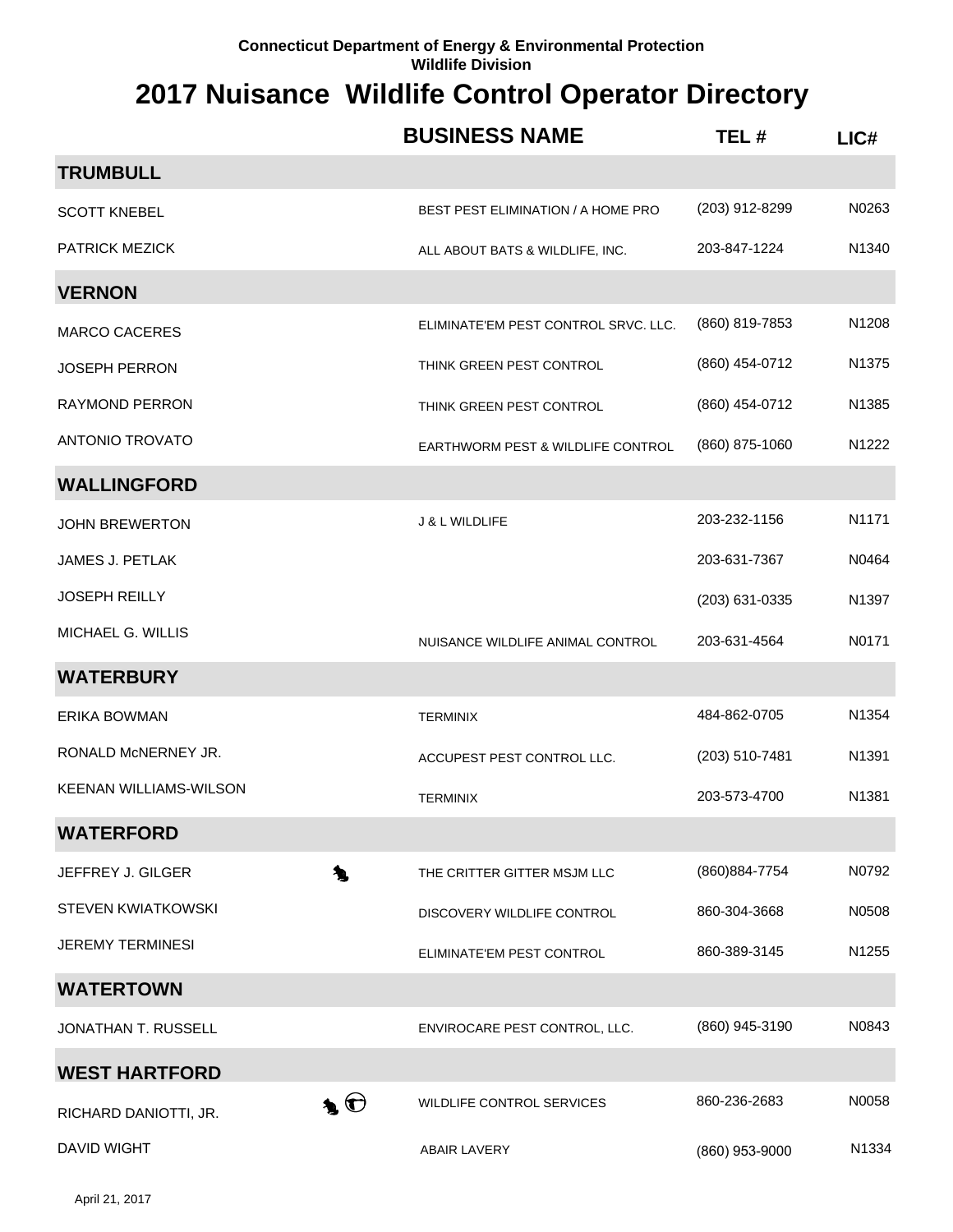|                          |                        | <b>BUSINESS NAME</b>                                  | TEL#           | LIC#  |
|--------------------------|------------------------|-------------------------------------------------------|----------------|-------|
| <b>WEST HAVEN</b>        |                        |                                                       |                |       |
| <b>WILLIAM CARNEY</b>    |                        | WILL - KILL PEST ELIMINATION LLC.                     | (203) 859-0568 | N1234 |
| ALBERT R. GREENWOOD, JR. |                        | A & S PEST CONTROL                                    | (203) 934-2725 | N0113 |
| <b>ANDREW NICOLAS</b>    |                        | CT PEST ELIMINATION INC                               | 203-494-8873   | N1186 |
| <b>WESTBROOK</b>         |                        |                                                       |                |       |
| KENNETH F. OHIDY         |                        |                                                       | 860-663-2817   | N1430 |
| <b>WESTON</b>            |                        |                                                       |                |       |
| <b>ERIC GRAY</b>         | $\boldsymbol{\Theta}$  | <b>GRAY BROTHERS WILDLIFE LLC</b>                     | (203) 855-1888 | N0851 |
| <b>WESTPORT</b>          |                        |                                                       |                |       |
| <b>MATTHEW DEBARBER</b>  |                        | PACE WILDLIFE SOLUTIONS OF CT, LLC                    | (203) 723-5919 | N0423 |
| <b>JOSEPH R. GRAY</b>    |                        | BATS R US WILDLIFE REMOVAL SPECIALISTS (203) 885-3822 |                | N0852 |
| <b>VICTORIA GRAY</b>     |                        | <b>GRAY BROTHERS WILDLIFE LLC.</b>                    | (203) 855-1888 | N1329 |
| <b>BRANDON PERKINS</b>   |                        | <b>FOX PEST SERVICES LLC</b>                          | 203-888-2847   | N1348 |
| <b>WETHERSFIELD</b>      |                        |                                                       |                |       |
| <b>ERIC LAVERY</b>       |                        | ED LAVERY & SONS PEST CONT LLC                        | (860) 529-5862 | N0497 |
| PAUL G. LAVERY           |                        | ED LAVERY & SONS PEST CONT LLC                        | (860) 529-5862 | N0490 |
| <b>FRANK OVCHAR</b>      |                        | CT PEST SOLUTIONS LLC.                                | 203-415-0154   | N1395 |
| <b>JESSE PAGE</b>        |                        | ADVANCED PEST CONTROL, INC.                           | (860) 666-5730 | N0856 |
| <b>WILLINGTON</b>        |                        |                                                       |                |       |
| MICHAEL BURNS            |                        | <b>GREEN SMART PEST CONTROL LLC.</b>                  | (860) 341-1481 | N0839 |
| <b>WILTON</b>            |                        |                                                       |                |       |
| THOMAS W. LOGAN, JR.     | $\widehat{\mathbf{r}}$ | WILD THINGS L.L.C.                                    | 203-375-1211   | N0440 |
| <b>SCOTT ROBINSON</b>    |                        |                                                       | (203) 982-3173 | N0872 |